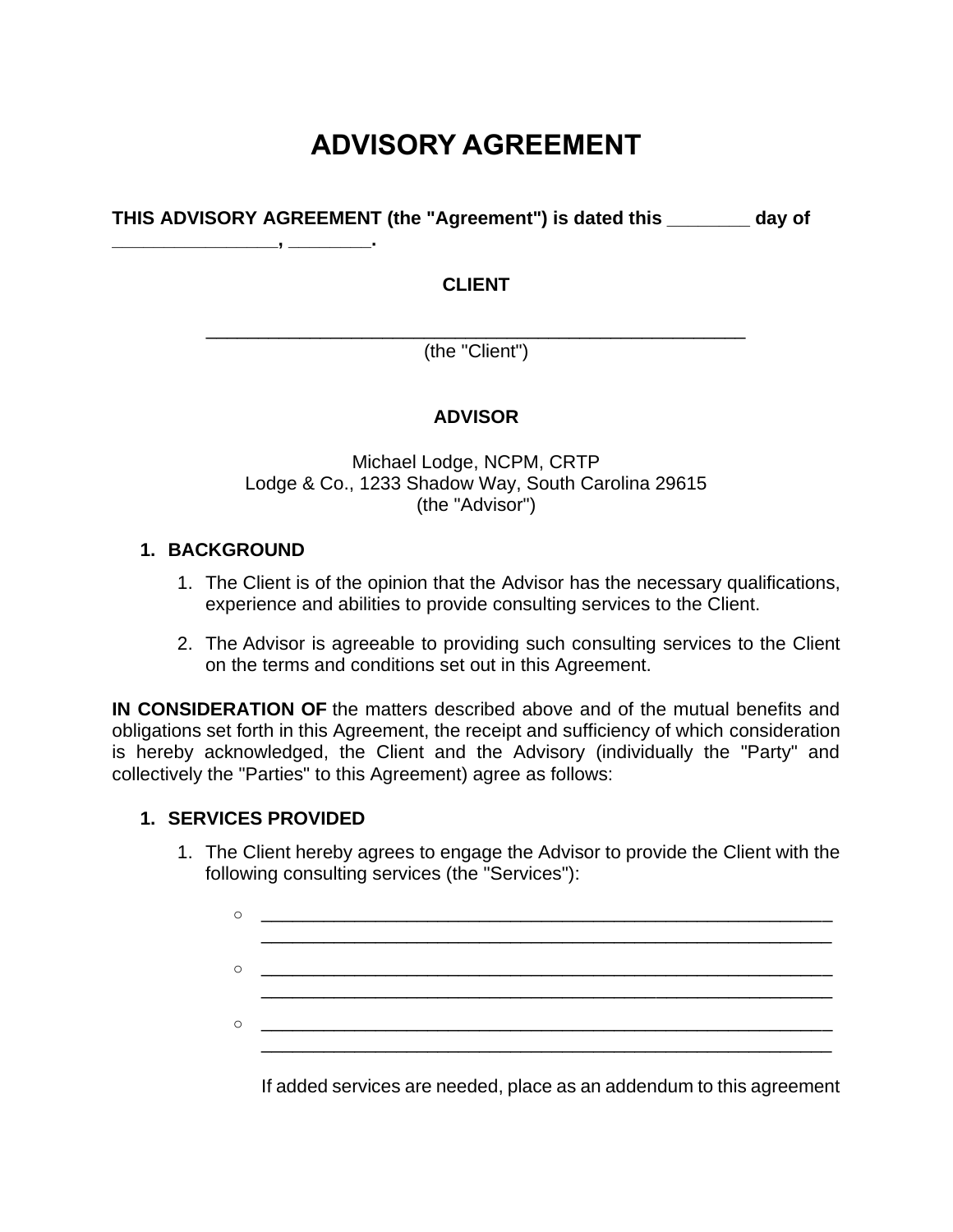2. The Services will also include any other consulting tasks which the Parties may agree on. The Advisor hereby agrees to provide such Services to the Client.

#### **3. TERM OF AGREEMENT**

- 3. The term of this Agreement (the "Term") will begin on the date of this Agreement and will remain in full force and effect indefinitely until terminated as provided in this Agreement.
- 4. In the event that either Party wishes to terminate this Agreement, that Party will be required to provide 10 days' written notice to the other Party.
- 5. In the event that either Party breaches a material provision under this Agreement, the non-defaulting Party may terminate this Agreement immediately and require the defaulting Party to indemnify the non-defaulting Party against all reasonable damages.
- 6. This Agreement may be terminated at any time by mutual agreement of the Parties.
- 7. Except as otherwise provided in this Agreement, the obligations of the Advisor will end upon the termination of this Agreement.

#### **8. PERFORMANCE**

8. The Parties agree to do everything necessary to ensure that the terms of this Agreement take effect.

#### **9. CURRENCY**

9. Except as otherwise provided in this Agreement, all monetary amounts referred to in this Agreement are in USD (US Dollars).

#### **10.COMPENSATION**

- 10.The Advisor will charge the Client for the Services at the rate per hour (the "Compensation"). As outlined in the Advisory Fee Structure for Services
- 11.A retainer (the "Retainer") is payable by the Client upon execution of this Agreement based on the Advisory Fee Structure for Services..
- 12.For the remaining amount, the Client will be invoiced every month.
- 13.Invoices submitted by the Advisor to the Client are due upon receipt.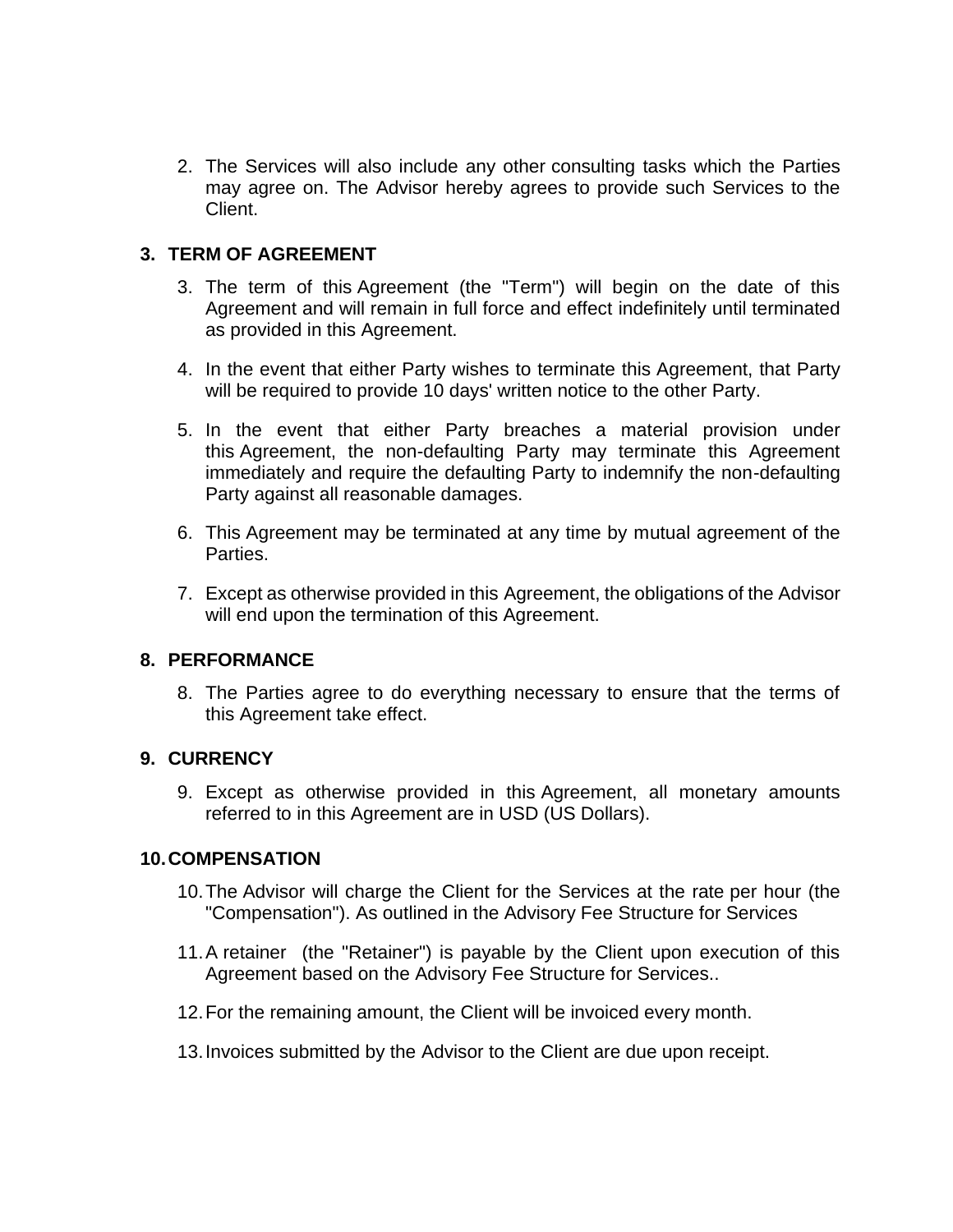- 14.The Compensation as stated in this Agreement does not include sales tax, or other applicable duties as may be required by law. Any sales tax and duties required by law will be charged to the Client in addition to the Compensation.
- 15.The Advisor will not be reimbursed for any expenses incurred in connection with providing the Services of this Agreement.

#### **16.INTEREST ON LATE PAYMENTS**

16.Interest payable on any overdue amounts under this Agreement is charged at a rate of 2.00% per annum or at the maximum rate enforceable under applicable legislation, whichever is lower.

#### **17.CONFIDENTIALITY**

- 17.Confidential information (the "Confidential Information") refers to any data or information relating to the Client, whether business or personal, which would reasonably be considered to be private or proprietary to the Client and that is not generally known and where the release of that Confidential Information could reasonably be expected to cause harm to the Client.
- 18.The Advisor agrees that they will not disclose, divulge, reveal, report or use, for any purpose, any Confidential Information which the Advisor has obtained, except as authorized by the Client or as required by law. The obligations of confidentiality will apply during the Term and will survive indefinitely upon termination of this Agreement.
- 19.All written and oral information and material disclosed or provided by the Client to the Advisor under this Agreement is Confidential Information regardless of whether it was provided before or after the date of this Agreement or how it was provided to the Advisor.

#### **20.OWNERSHIP OF INTELLECTUAL PROPERTY**

- 20.All intellectual property and related material, including any trade secrets, moral rights, goodwill, relevant registrations or applications for registration, and rights in any patent, copyright, trademark, trade dress, industrial design and trade name (the "Intellectual Property") that is developed or produced under this Agreement, is a "work made for hire" and will be the sole property of the Client. The use of the Intellectual Property by the Client will not be restricted in any manner.
- 21.The Advisor may not use the Intellectual Property for any purpose other than that contracted for in this Agreement except with the written consent of the Client. The Advisor will be responsible for any and all damages resulting from the unauthorized use of the Intellectual Property.

#### **22.RETURN OF PROPERTY**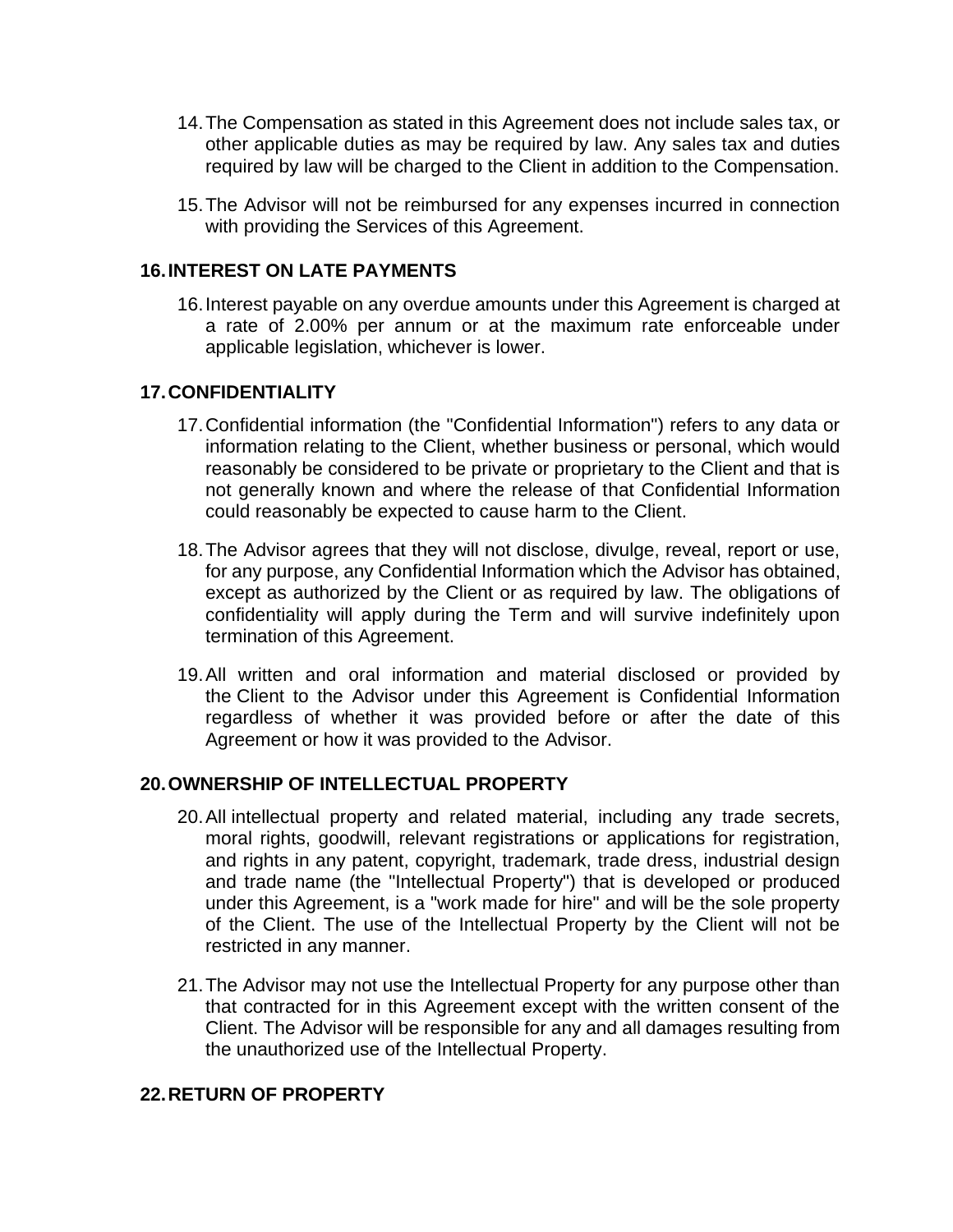22.Upon the expiration or termination of this Agreement, the Advisor will return to the Client any property, documentation, records, or Confidential Information which is the property of the Client.

#### **23.CAPACITY/INDEPENDENT CONTRACTOR**

23.In providing the Services under this Agreement it is expressly agreed that the Advisor is acting as an independent contractor and not as an employee. The Advisor and the Client acknowledge that this Agreement does not create a partnership or joint venture between them and is exclusively a contract for service. The Client is not required to pay, or make any contributions to, any social security, local, state or federal tax, unemployment compensation, workers' compensation, insurance premium, profit-sharing, pension or any other employee benefit for the Advisor during the Term. The Advisor is responsible for paying, and complying with reporting requirements for, all local, state and federal taxes related to payments made to the Advisor under this Agreement.

#### **24.RIGHT OF SUBSTITUTION**

- 24.Except as otherwise provided in this Agreement, the Advisor may, at the Advisor's absolute discretion, engage a third party sub-contractor to perform some or all of the obligations of the Advisor under this Agreement and the Client will not hire or engage any third parties to assist with the provision of the Services.
- 25.In the event that the Advisor hires a sub-contractor:
	- o the Advisor will pay the sub-contractor for its services and the Compensation will remain payable by the Client to the Advisor.
	- $\circ$  for the purposes of the indemnification clause of this Agreement, the sub-contractor is an agent of the Advisor.

#### **26.AUTONOMY**

26.Except as otherwise provided in this Agreement, the Advisor will have full control over working time, methods, and decision making in relation to provision of the Services in accordance with the Agreement. The Advisor will work autonomously and not at the direction of the Client. However, the Advisor will be responsive to the reasonable needs and concerns of the Client.

#### **27.EQUIPMENT**

27.Except as otherwise provided in this Agreement, the Advisor will provide at the Advisor's own expense, any and all equipment, software, materials and any other supplies necessary to deliver the Services in accordance with the Agreement.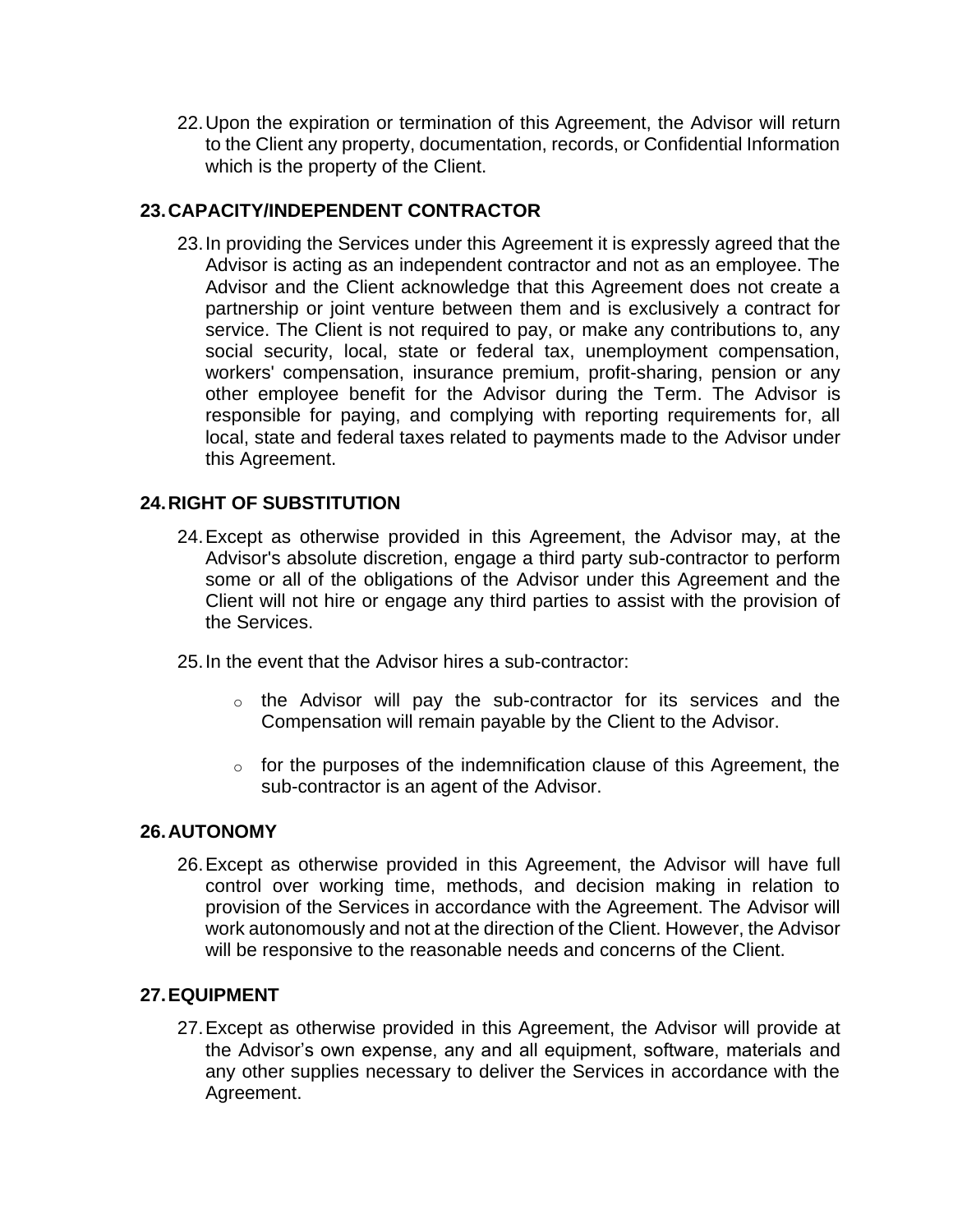#### **28.NO EXCLUSIVITY**

28.The Parties acknowledge that this Agreement is non-exclusive and that either Party will be free, during and after the Term, to engage or contract with third parties for the provision of services similar to the Services.

#### **29.NOTICE**

29.All notices, requests, demands or other communications required or permitted by the terms of this Agreement will be given in writing and delivered to the Parties at the following addresses:

> 1. \_\_\_\_\_\_\_\_\_\_\_\_\_\_\_\_\_\_\_\_\_\_\_\_\_\_\_\_\_\_ \_\_\_\_\_\_\_\_\_\_\_\_\_\_\_\_\_\_\_\_\_\_\_\_\_\_\_\_\_\_

2. Michael Lodge, NCPM, CRTP 1233 Shadow Way, South Carolina 29615

or to such other address as either Party may from time to time notify the other, and will be deemed to be properly delivered (a) immediately upon being served personally, (b) two days after being deposited with the postal service if served by registered mail, or (c) the following day after being deposited with an overnight courier.

#### **2. INDEMNIFICATION**

30.Except to the extent paid in settlement from any applicable insurance policies, and to the extent permitted by applicable law, each Party agrees to indemnify and hold harmless the other Party, and its respective affiliates, officers, agents, employees, and permitted successors and assigns against any and all claims, losses, damages, liabilities, penalties, punitive damages, expenses, reasonable legal fees and costs of any kind or amount whatsoever, which result from or arise out of any act or omission of the indemnifying party, its respective affiliates, officers, agents, employees, and permitted successors and assigns that occurs in connection with this Agreement. This indemnification will survive the termination of this Agreement.

#### **31.MODIFICATION OF AGREEMENT**

31.Any amendment or modification of this Agreement or additional obligation assumed by either Party in connection with this Agreement will only be binding if evidenced in writing signed by each Party or an authorized representative of each Party.

#### **32.TIME OF THE ESSENCE**

32.Time is of the essence in this Agreement. No extension or variation of this Agreement will operate as a waiver of this provision.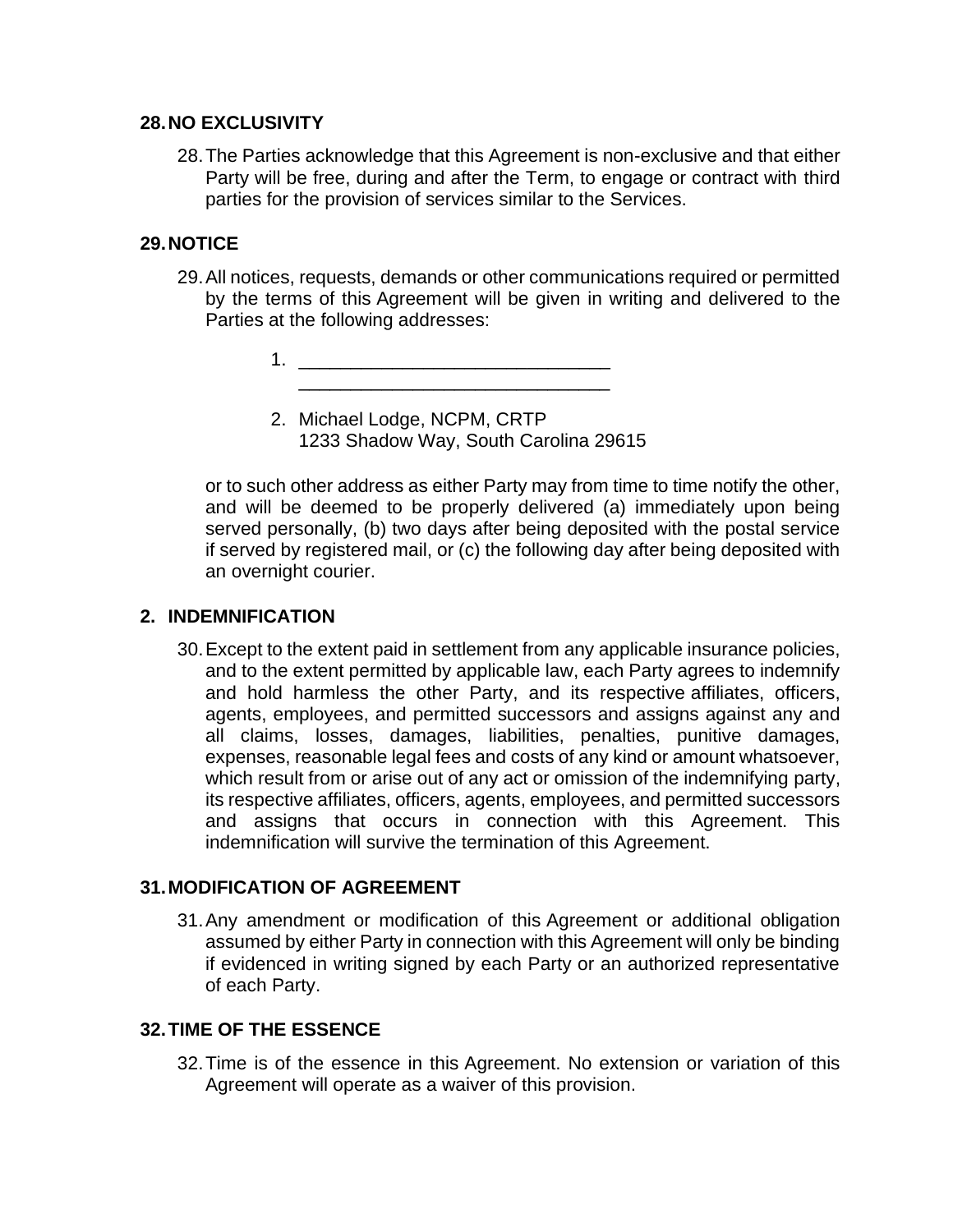#### **33.ASSIGNMENT**

33.The Advisor will not voluntarily, or by operation of law, assign or otherwise transfer its obligations under this Agreement without the prior written consent of the Client.

#### **34.ENTIRE AGREEMENT**

34.It is agreed that there is no representation, warranty, collateral agreement or condition affecting this Agreement except as expressly provided in this Agreement.

#### **35.ENUREMENT**

35.This Agreement will enure to the benefit of and be binding on the Parties and their respective heirs, executors, administrators and permitted successors and assigns.

#### **36.TITLES/HEADINGS**

36.Headings are inserted for the convenience of the Parties only and are not to be considered when interpreting this Agreement.

#### **37.GENDER**

37.Words in the singular mean and include the plural and vice versa. Words in the masculine mean and include the feminine and vice versa.

#### **38.GOVERNING LAW**

38.This Agreement will be governed by and construed in accordance with the laws of the State of South Carolina.

#### **39.SEVERABILITY**

39.In the event that any of the provisions of this Agreement are held to be invalid or unenforceable in whole or in part, all other provisions will nevertheless continue to be valid and enforceable with the invalid or unenforceable parts severed from the remainder of this Agreement.

#### **40.WAIVER**

40.The waiver by either Party of a breach, default, delay or omission of any of the provisions of this Agreement by the other Party will not be construed as a waiver of any subsequent breach of the same or other provisions.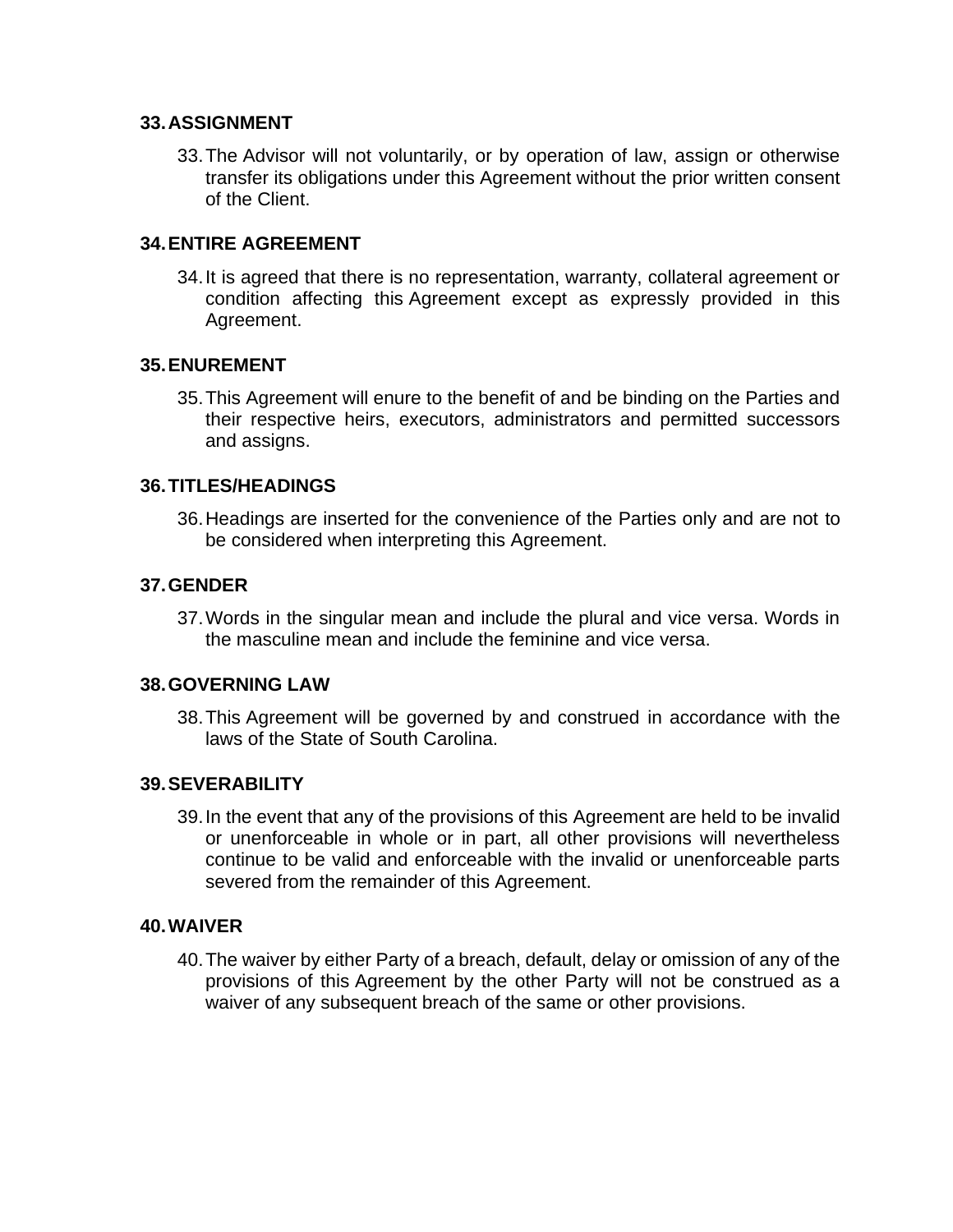**IN WITNESS WHEREOF** the Parties have duly affixed their signatures under hand and seal on this \_\_\_\_\_\_\_\_\_ day of \_\_\_\_\_\_\_\_\_\_\_\_\_\_\_, \_\_\_\_\_\_\_\_.

\_\_\_\_\_\_\_\_\_\_\_\_\_\_\_\_\_\_\_\_\_\_\_\_\_\_\_\_\_\_\_ \_\_\_\_\_\_\_\_\_\_\_\_\_\_\_\_\_\_\_\_\_\_ (Client) \_\_\_\_\_\_\_\_\_\_\_\_\_\_\_\_\_\_\_\_\_\_\_\_\_\_\_\_\_\_\_

\_\_\_\_\_\_\_\_\_\_\_\_\_\_\_\_\_\_\_\_\_\_\_\_ Michael Lodge, NCPM, CRTP Advisor Lodge & Co.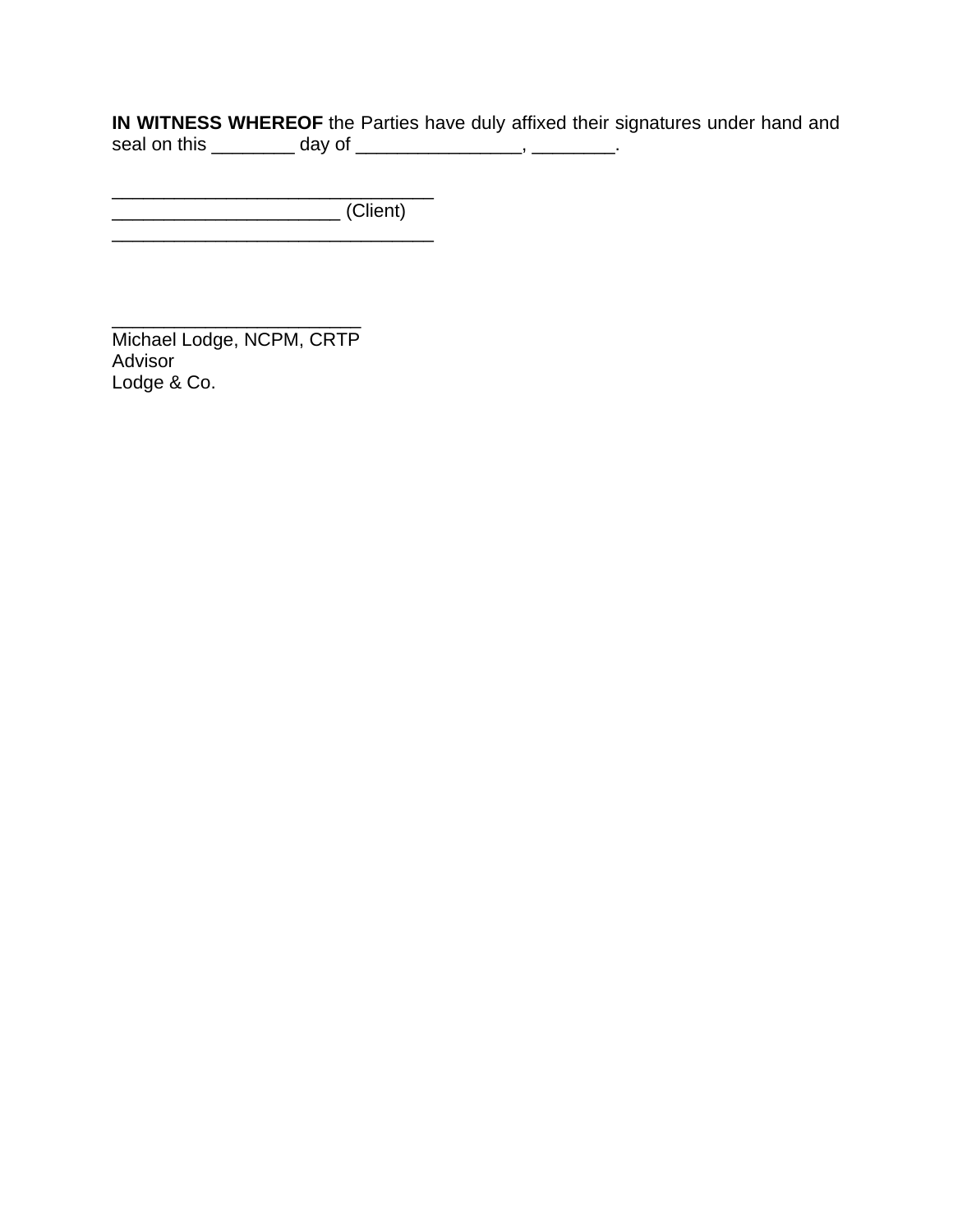# ADVISORY FEE STRUCTURE FOR SERVICES

### **Fees below are effective September 1, 2020:**

Most industry surveys confirm that the fees Lodge & Co. charge for our professional services are very reasonable and competitive. They are also not negotiable. Every January we review our services and prices and adjust or keep the fees as is. We have been in private practice since 1984

### **BUSINESS AND FAMILY MEDIATION**

Business Mediation - \$175 per hour, scheduled 4 hour sessions Workplace / Employment Disputes - \$175 per hour, scheduled 4 hour sessions Family Mediation - \$100 per one hour session, scheduled 4 hour sessions Separation / Divorce Mediation - \$1,000 with 4 sessions included

### **VIRTUAL CONSULTATIONS - BUSINESS ADVISORY SERVICES**

For business advisory services that covers business formations, business tax questions, management and HR issues, and other business issues, the fee for a one-hour session is \$175 (per hour).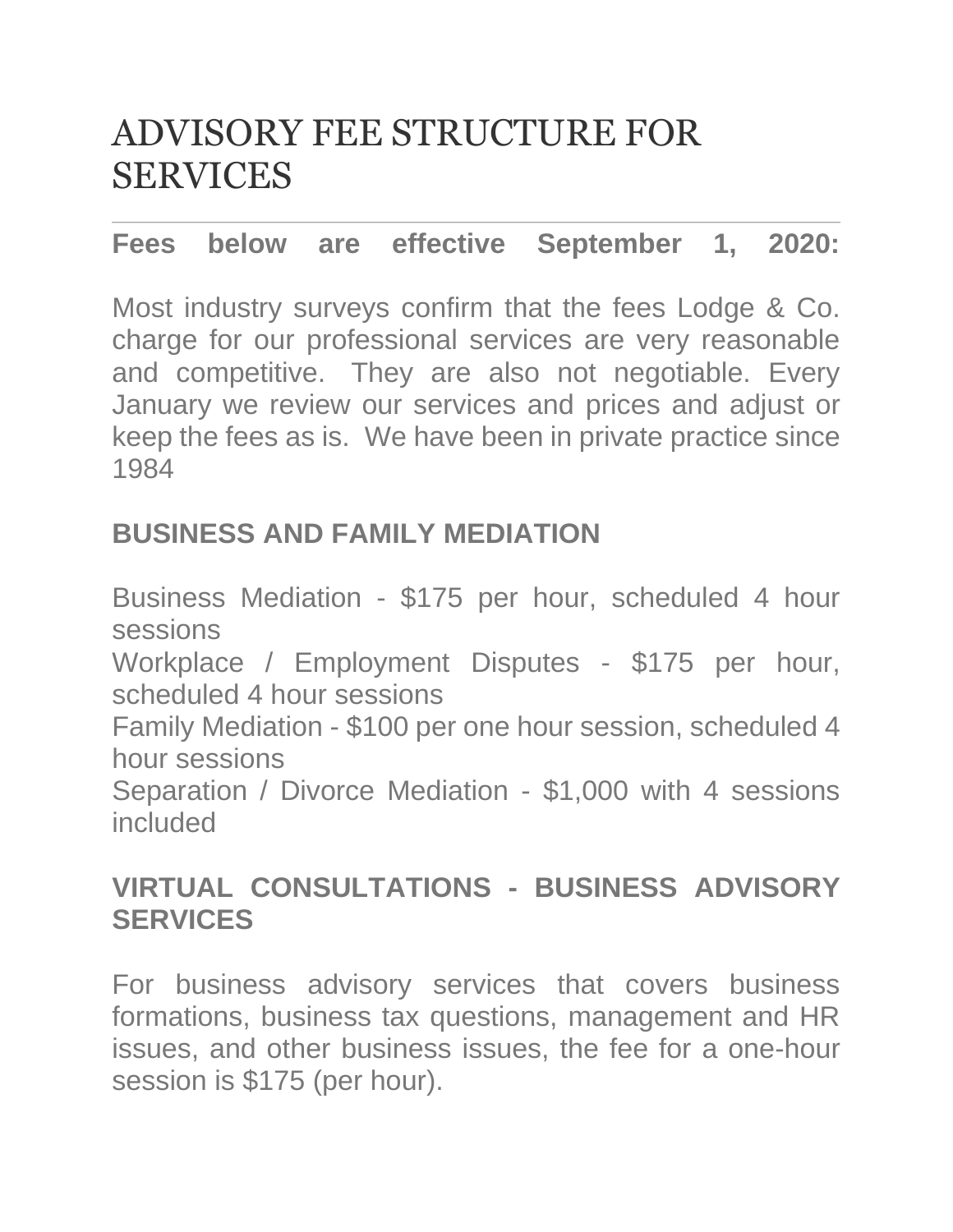# **INCORPORATION /LLC FORMATION**

("For-profit") carries a fee of \$1,200.00 prepaid as a (nonrefundable) Minimum Fee Retainer that includes

- All initial Secretary of State and Corporation Commission fees, such as Filing initial CA Statement of Information (regarding Officers & Directors),
- Preparing standard form Charter Documents such as Articles of Incorporation (or Operating Agreement for an LLC), and By-Laws
- Obtaining Federal and State Employer ID numbers,
- Helping you through the tax decision of S-Corporation Election (Form 2553),
- Two (2) Hours of Business Consulting, including 1 year of Registered Agent service.

NOTE: In some States they may have additional charges. You must incorporate (or [register](http://olbts.com/Fee-Schedule/) as a 'Foreign' entity to do business) in the State where your business physically resides or has activities that qualify as "doing business."

NOTE: If we formed your business entity we will provide you with the first annual board meeting and provide an agenda and provide you with minutes to the meeting. Every year after that there will be a fee to organize and prepare minutes for your board meetings. The fee is \$200

**AGENT OF SERVICE**: If you need an agent of service for your business and to be listed on your Statement of Information submitted to the state, our fee is: \$300 per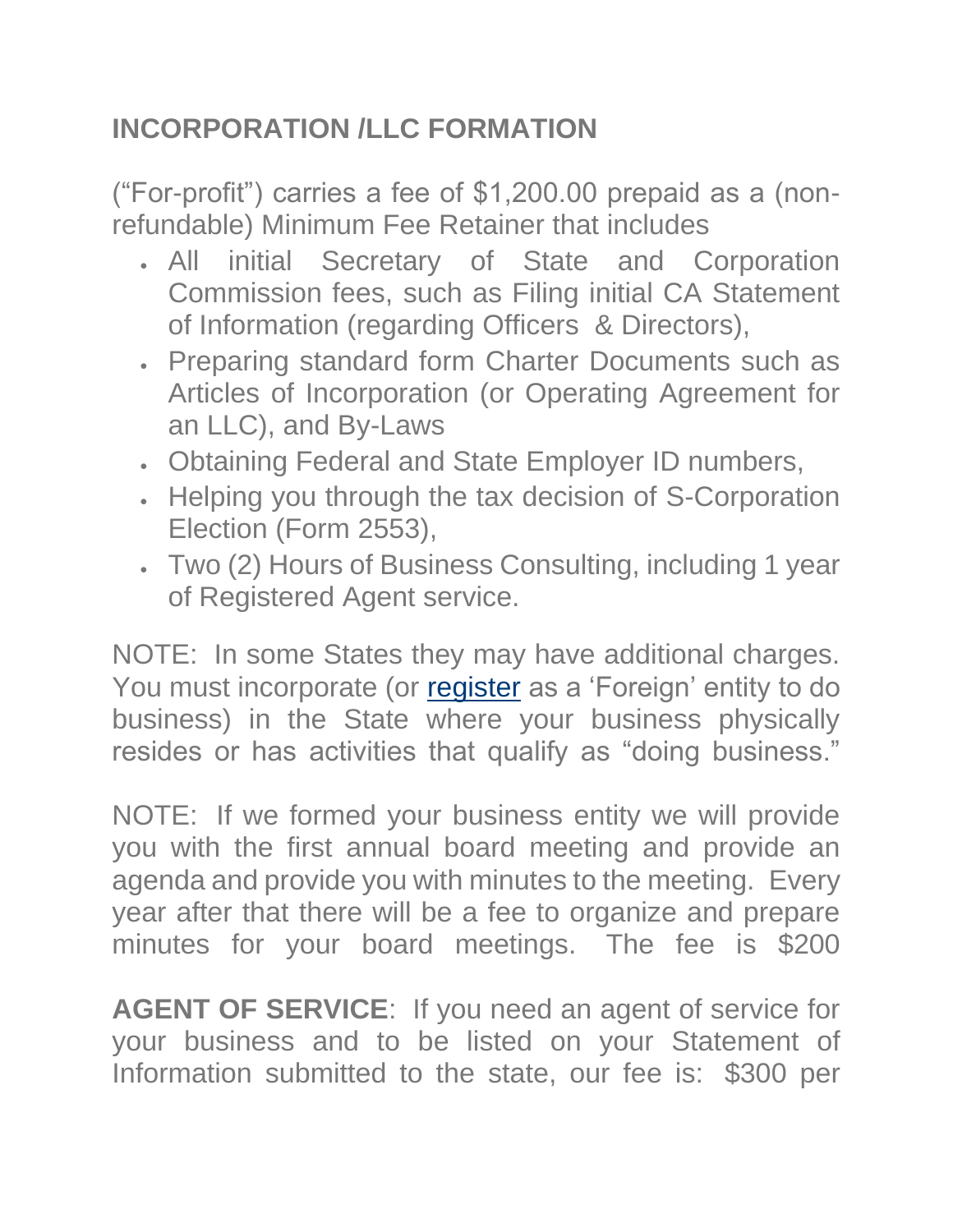year.

**MERGER or DISSOLUTION** fee for a Corporation or LLC is \$175.00 (in addition to any State filing Fees). The \$175 includes a \$25.00 certified copy fee that the State now charges as of 2022.

### **BOOKKEEPING**

If you are in business you MUST maintain a formal set of Books of Account that will be requested if you ever have an Audit. We can help you with that (see our fees below). Be warned that IRS is now routinely requiring, during business audits, an electronic copy of Taxpayer's selfmaintained QuickBooks File if that information was used in tax return preparation.

**QUICKBOOKS** file setup (whether we will do the Bookkeeping or for those who want to do it themselves) is subject to a non-refundable, Minimum Fee Retainer of \$300.

**QUICKEN** conversion (to make your file useful for tax preparation), and related QUICKBOOKS TRAINING conducted only in our office, are \$75/hour subject to a one hour (non-refundable) Minimum Fee Retainer of \$75.

# **BOOKKEEPING SERVICE**

Monthly/Quarterly Bookkeeping Services - hourly rate: \$75

Quarterly QuickBooks Review and Reconciliation (if doing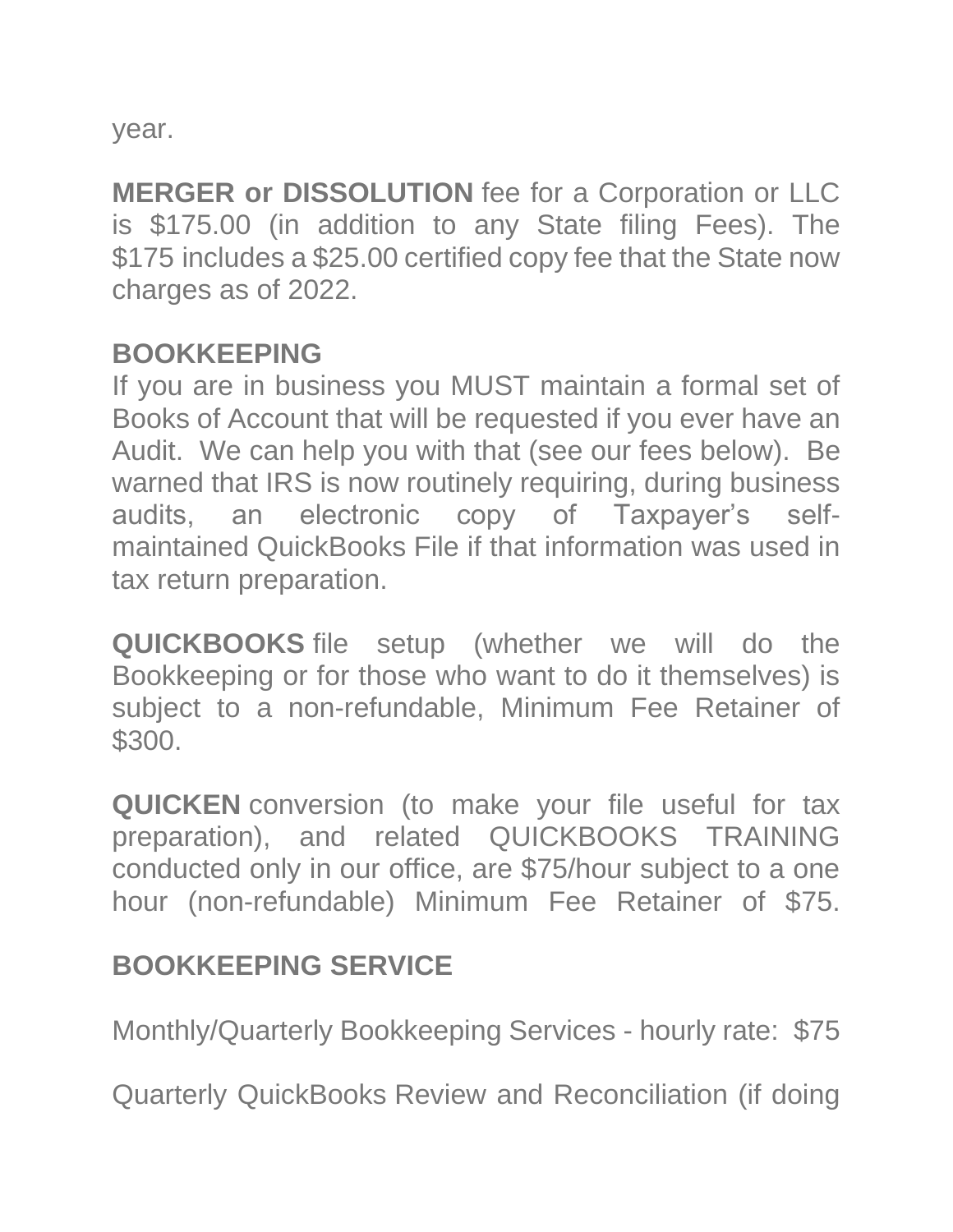yourself) - small businesses average per quarter \$174 - \$500

**A NON-REFUNDABLE, MINIMUM FEE RETAINER** of \$450 IS REQUIRED OF ALL NEW ACCOUNTS ENGAGED BEFORE NOVEMBER 1st (after that date see "Year-End Bookkeeping" below).

"**YEAR-END" BOOKKEEPING**. December and January are two of our busiest months due to tax agency deadlines– if you cannot possibly bring in your records until then we cannot guarantee your return will not need to be extended, and you will be billed at the same rates above but subject to a non-refundable, Minimum Fee Retainer of \$900 (\$600 x 12 months). Work will begin on your "Year-End" Bookkeeping after we receive your Retainer. (only for companies with revenue up to and not exceeding \$499,000. Business with revenues over \$500,000 the fees are dependent on the amount of work).

1099's that this office prepares carry a base fee of \$30 for the 1099/1096, plus \$5 for each additional 1099.

**BILLING POLICY**. All invoices are due upon receipt. Invoiced Accounts that are not paid in full within 30-days are subject to \$10/month Late Penalty Fee. Checks Returned for ANY reason, or amounts charged back Credit Card payments are subject to a \$50 NSF, Returned Item, or Credit Card Charge back Penalty Fee. NOTE: Any payments received after a Penalty Fee is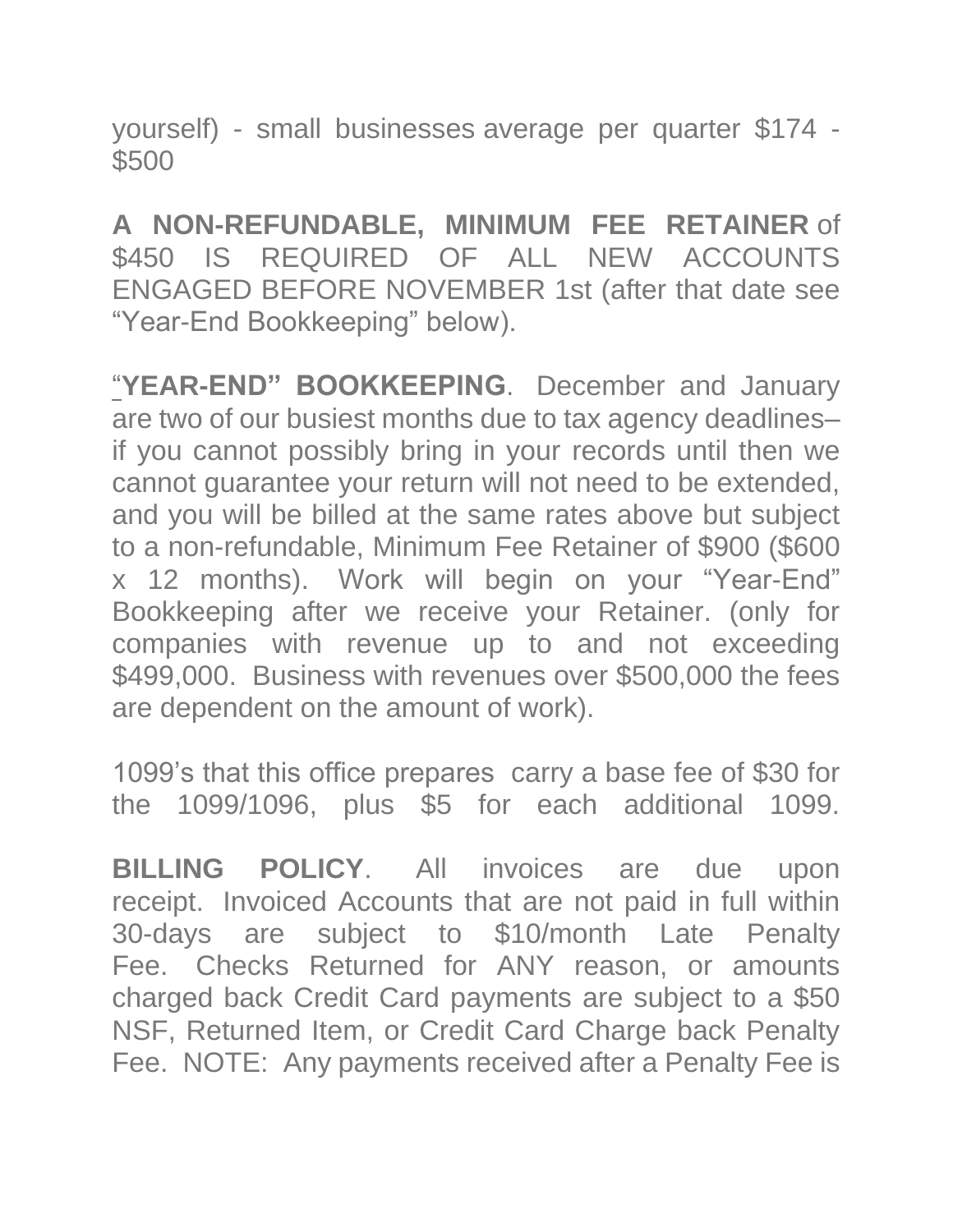assessed are applied first to such Fees assessed, and the balance to the amount originally owed.

## **PAYROLL SERVICE: Payroll roll services are provided, direct deposit only to employees.**

Payroll services: \$20 per employee includes filing of federal and state tax filings & W-2 processing.

# **TAX RETURNS**

TAX RETURN PREPARATION fees are based on forms used in the return AND THE TIME AND EXPERTISE REQUIRED. Tax Returns will not be released to client for removal from our office (even in "draft" printed or [PDF](http://olbts.com/Fee-Schedule/) format) until our fees are paid in full.

### **1. INDIVIDUAL RETURNS**

- \$145 Form 1040/1040A (no itemized deductions)
- \$20 Itemized Deductions Schedule-A, PLUS:
- \$25 Form 8829 Office in the Home
- \$10 Form 8863 Education Credits
- \$5 Form 1095-OTR Health Insurance Coverage
- \$25 Form 8962 Health Insurance Premium Tax Credit
- \$25 Form 8965 Health coverage Exemption
- \$10 Form 8283 Non-Cash Donations Greater Than \$500 per Recipient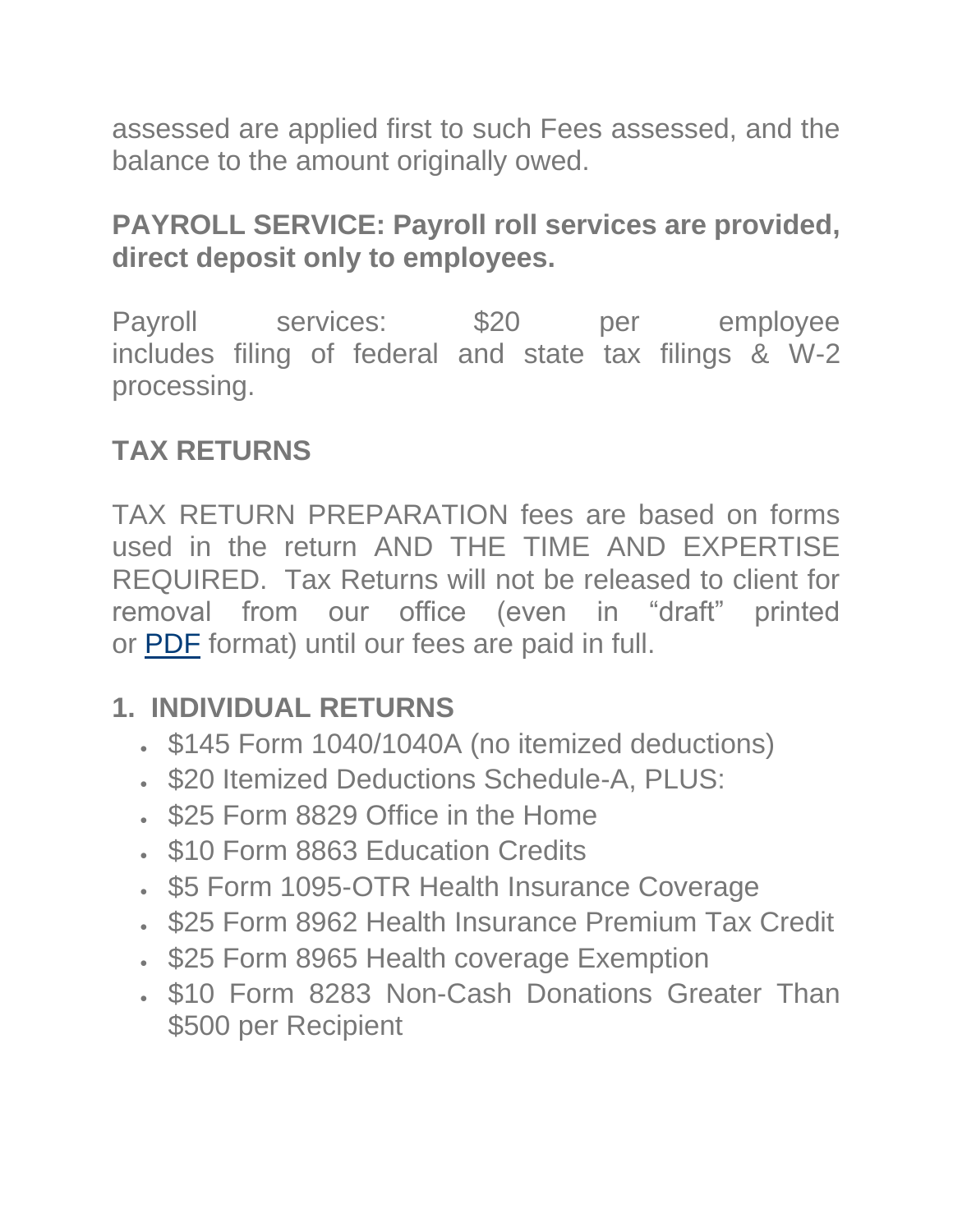- \$50 Form 4684 Casualty Losses, per loss, except for Presidential Declared Disaster Losses which are free of charge.
- \$10 Interest & Dividend Income Schedule-B for the first 4 entries. Any additional entries will be \$2.00 each. If you have a Foreign account or Trust, a separate form will be required and the fee is \$100.
- \$85 Business Schedule-C or Farm Schedule-F (Minimum fee) – including Auto Expense Worksheet (up to 3 vehicles – additional vehicles \$15 each), Depreciation Form 4562, Office in Home Form 8829, and Self-Employment Tax Schedule SE. Businesses are Audit Targets. Income verification required, bring your business bank statements, and completed bookkeeping. (IF YOU BRING ONLY RECEIPTS AND BANK STATEMENTS, YOU WILL BE CHARGED \$75/HR IN ADDITION TO THE MINIMUM FEE.)
- \$20 Capital Gain/Loss Schedule-D (non-business)
- \$45 Capital Gain/Loss Form 4794 (business or rental) each sale
- \$80 Rental Income Schedule-E (Residential and Commercial Rentals) (Minimum Fee per each property and includes Depreciation Form 4562, and Passive Loss Limitation Form 8582 and related Worksheets). Income and Depreciation on Rentals are Audit Targets. Bring your prop statements and HUD statements from purchase and Improvement Loans.
- \$75 Farm Rental-Form 4835 (per each property and includes Depreciation Form 4562, and Passive Loss Limitation Form 8582 and related Worksheets)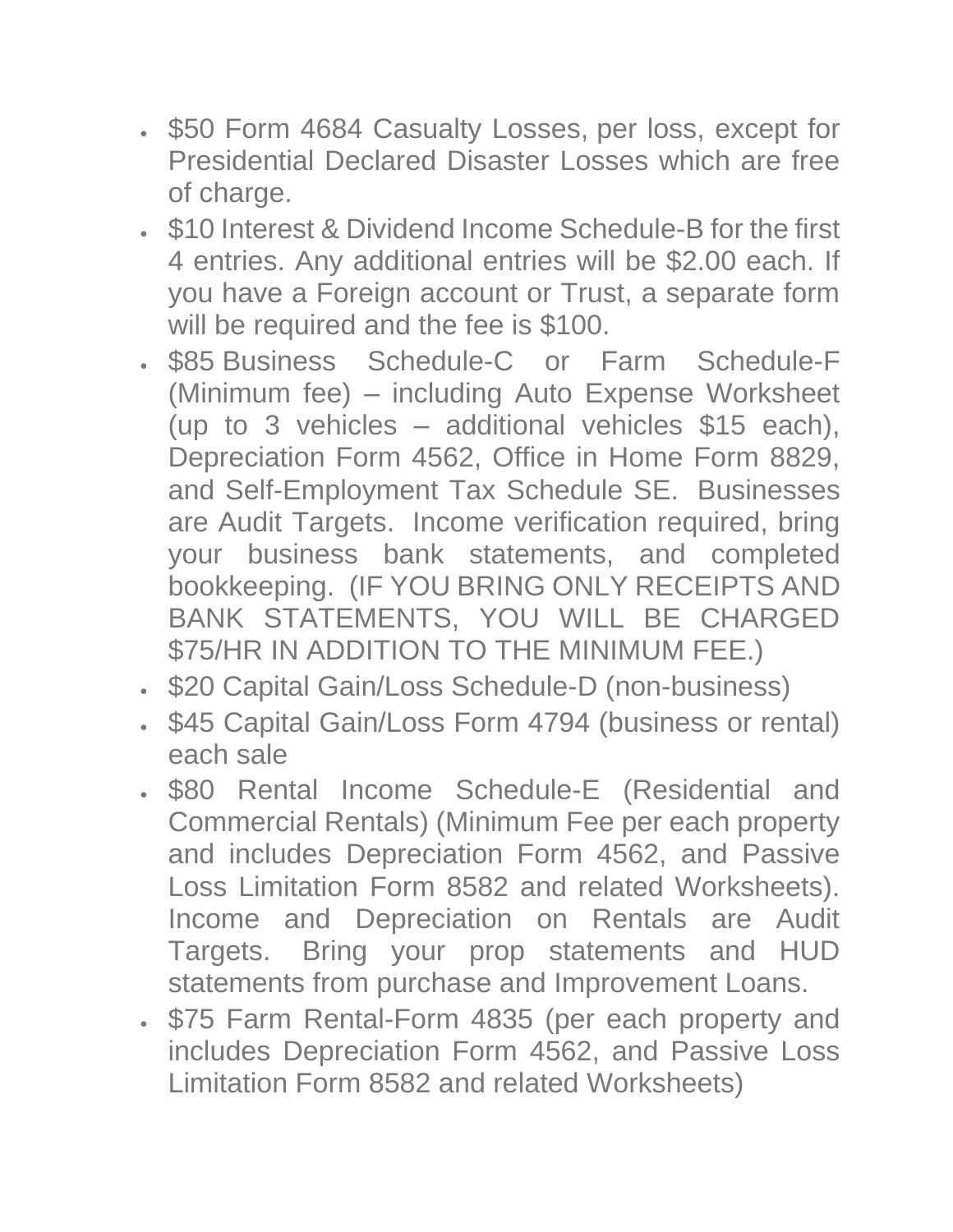- \$20 per page Gambling Winnings Forms W2G, (up to 4 forms per page)
- \$5 per Wage Income Form W2, for each in excess of 4 forms
- \$5 per Retirement/Pension Income Forms 1099-R, for each in excess of 4 forms
- \$5 per Miscellaneous Income Forms 1099-MISC, for each in excess of 3 forms
- \$50 Extensions (pre-paid)
- \$75 (\$195 total) Earned Income Tax Credit (EITC) (parents with children) due to new "due diligence" requirements placed by IRS on Tax Preparers we shall require the following, additional documentation to be provided by the Taxpayer: school, child care provider, landlord, medical or other records that designate the child's place of residency as that of the Taxpayer; if child is disabled a Doctor, health care provider, or Social Services agency statement; if parent is self-employed a copy of your business license, and records of gross receipts and expenses provided by Taxpayer. NOTE: We are now required to retain these documents for 3 years.
- \$50 each for 2nd or additional State returns.
- \$185 Minimum Fee Retainer for Amendments

Not all Forms/Schedules that may be needed for your return are listed above. These fees are not all inclusive and may change depending on the size of the return.

**Prior year Non-Filers may** pay a \$195 per year or more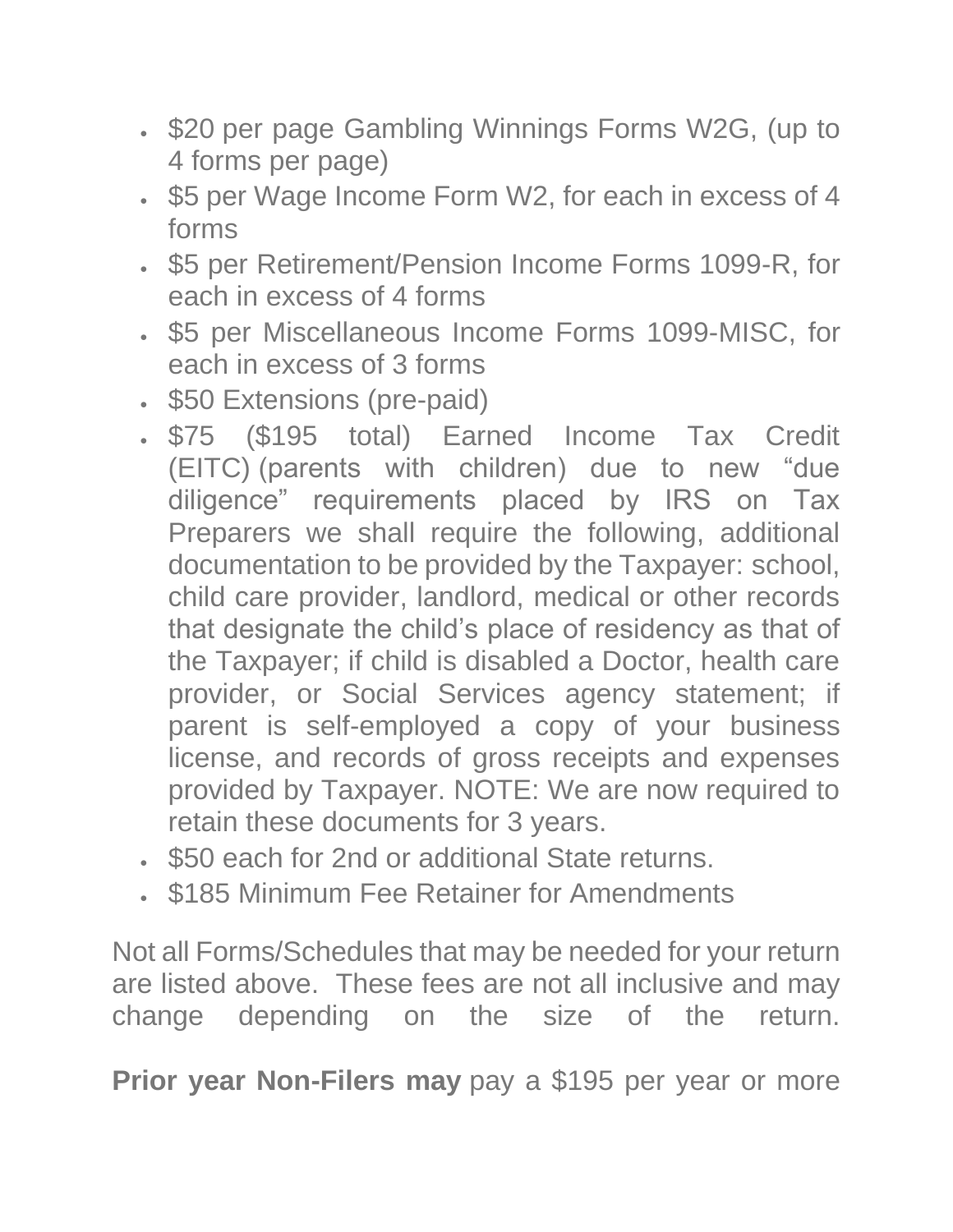(depending on the complexity of the return), Nonrefundable, Minimum Fee Retainer, execute an IRS Power of Attorney Form 2848, provide full relevant documentation (before our work commences), and must also agree to have no further direct contact with IRS.

**Audit Letters:** If you receive random audit letters from the IRS or Federal we do not represent you for free, there will be a fee. Random audit letters have pulled your tax return to review based on the IRS's algorithm search criteria. We do ask that you provide us with all of the backup to what is being questioned by the IRS or State audit unit.

**2. CORPORATION** ("C" or "S"), PARTNERSHIP, LLC RETURNS preparation fees are based on the time and expertise required, and the complexity and degree of organization of your data.

Corporate or LLC Minimum Fee is \$575 (plus \$15 for each participant Schedule-K-1) for a Services only entity that does not require a Balance Sheet (i.e., Gross Receipts are under \$250,000 and Total Corporate Assets are under \$250,000, or \$600,000 in Assets for Partnership/LLC). Fee charged includes electronic filing (if available) and one State Return if required.

NOTE: If the entity sells products, carries inventory, or exceeds the above amounts, the return will be required to file a Balance Sheet — that will add \$175 to the Minimum Fee, making it \$750. If additional Schedules or Forms are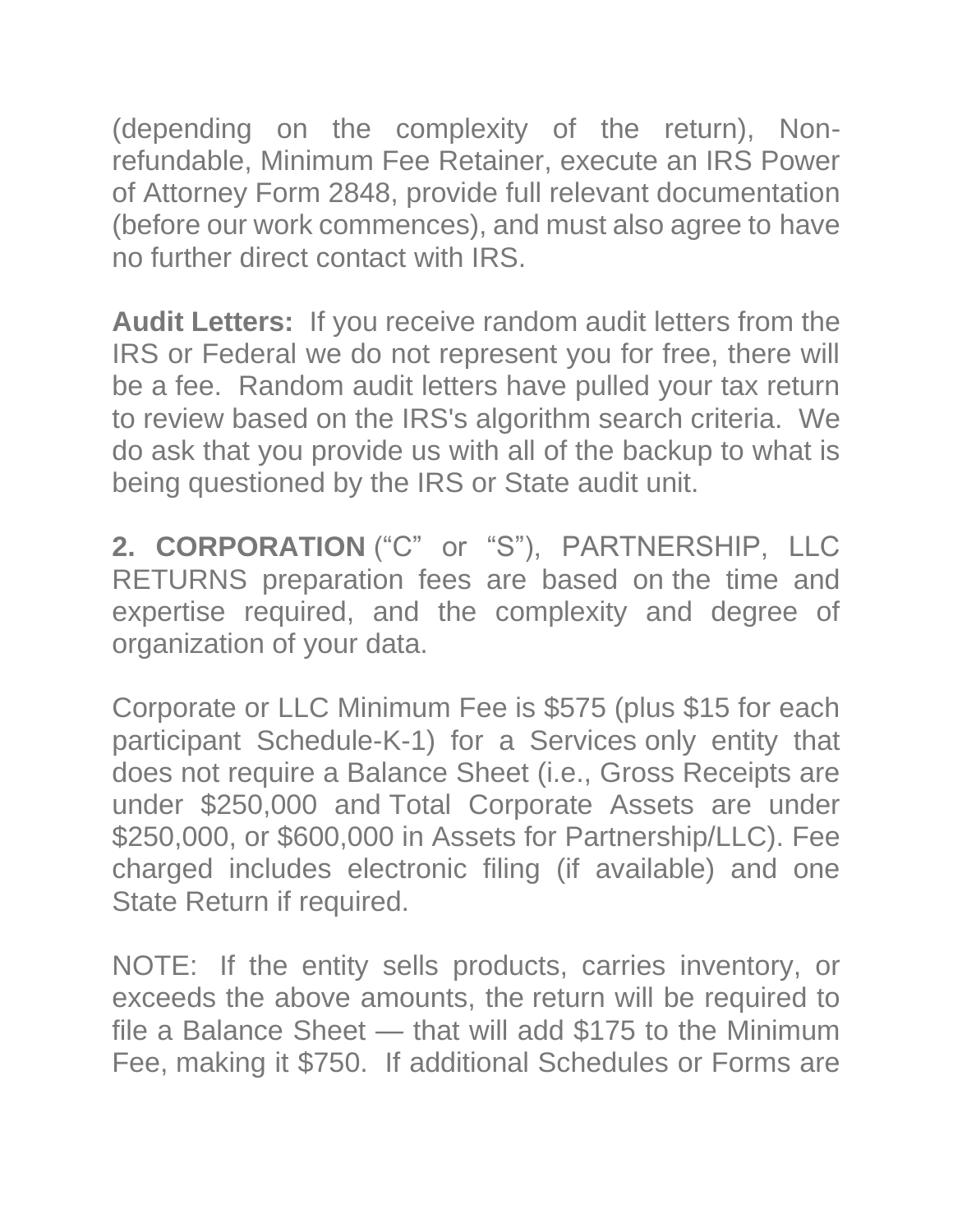required there will be an additional fee for each such Schedule of Form.

NOTE: Our bookkeeping clients receive a discount of \$100 on the Corporate tax return fees.

**TAX AUDIT REPRESENTATION** fees are hourly based, subject to a \$2,160 prepaid, non-refundable, Minimum Fee Retainer PER INCOME TAX YEAR UNDER AUDIT, and do not include any subsequent Appeals or Tax Court Hearings or related filings. Tax Audits are increasingly being conducted by correspondence (those more often than not end up in Appeals), sometimes at the IRS' office locally, but more often are held in our office if the return involves a business.

NOTE: If you undertake the Audit yourself or our office did not prepare the original return and subsequently turn it over to us for Reconsideration (a Re-do by a different Audit Group) or Appeals, the Minimum Fee Retainer will be \$2,825 PER TAX YEAR UNDER AUDIT.

If the Audit scope or complexity increase and more time is needed to be devoted than is covered by the above Retainer, you will be asked to provide additional funds.

**TAX AUDIT APPEALS** (or Collections) fees are hourly based, subject to a non-refundable, \$600 prepaid, Minimum Fee Retainer per Income Tax Year, if we handled the underlying Audit. If we are taking over from someone else the Minimum Retainer will be \$1800.